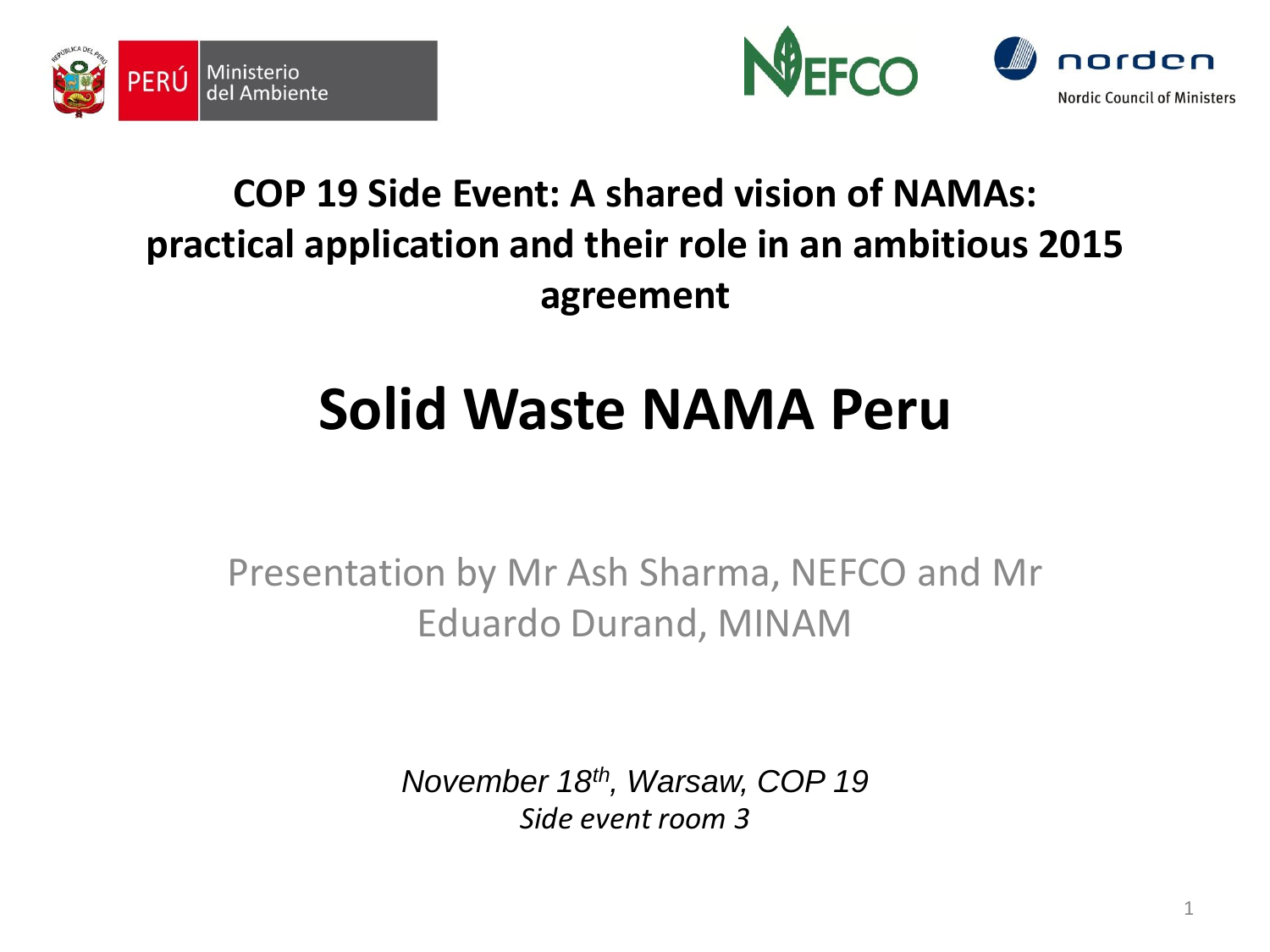





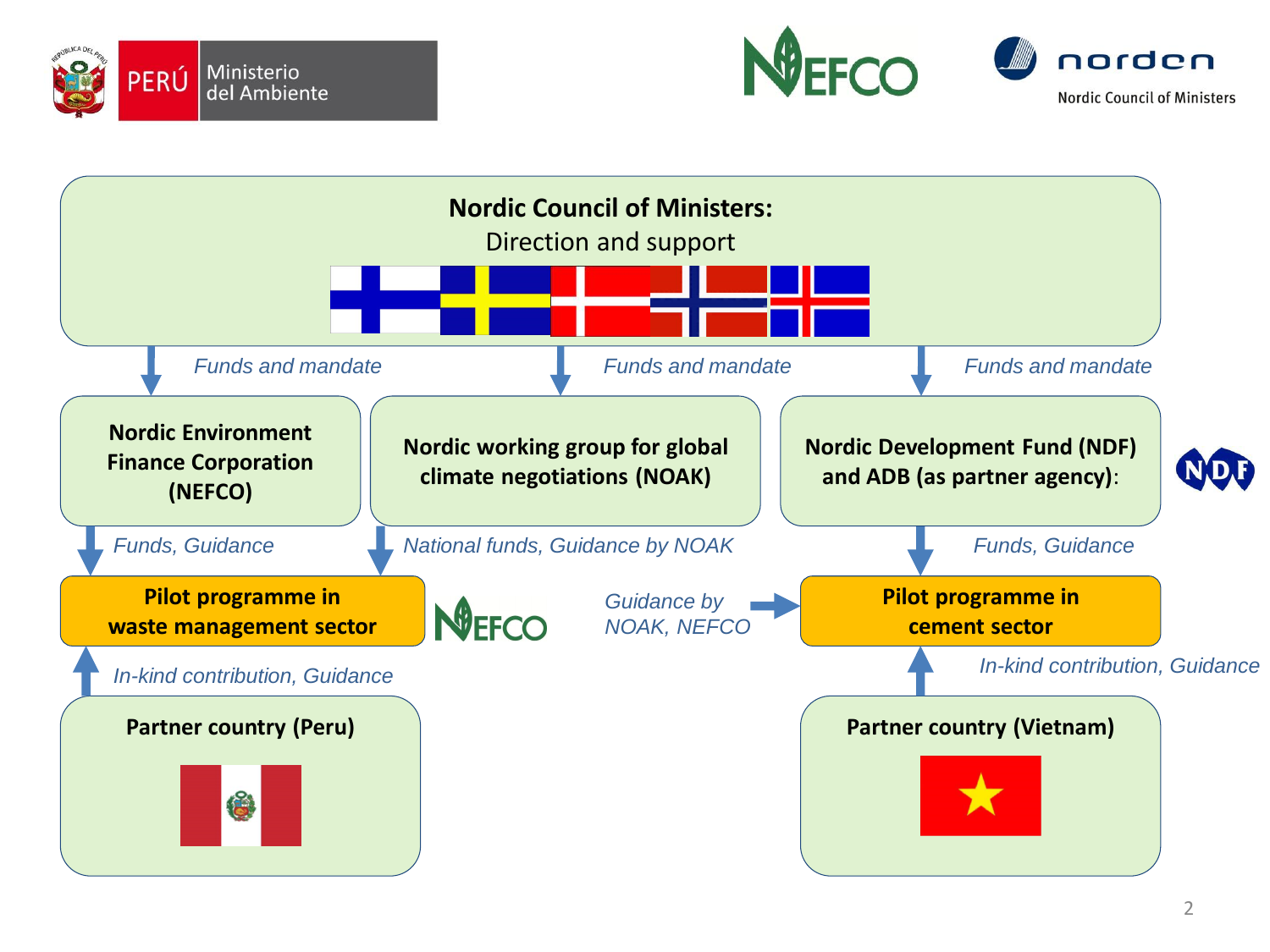



# NPI Objectives for the Peru programme

- We aim at:
	- **learning in practice** how broad and upscaled support can effectively be matched with comprehensive host country mitigation plans
	- **piloting NAMAs** in selected broad sectors of the economy with a subcomponent of **testing design of new market-based mechanisms**
	- providing **useful input to UNFCCC negotiations**
	- **encouraging others** to take similar actions
- We do *not* aim at:
	- developing or replacing CDM projects
	- purchasing credits
- Other strategic considerations :
	- Developing a waste management strategy and identifying the **required investment needs**
	- Laying the foundations for **sector wide** policy measures in line with Peruvian climate change strategy
	- Using **innovative climate financing**  including use of market mechanisms to supplement domestic and international finance
	- Encouraging inclusive growth in the sector through **private sector development**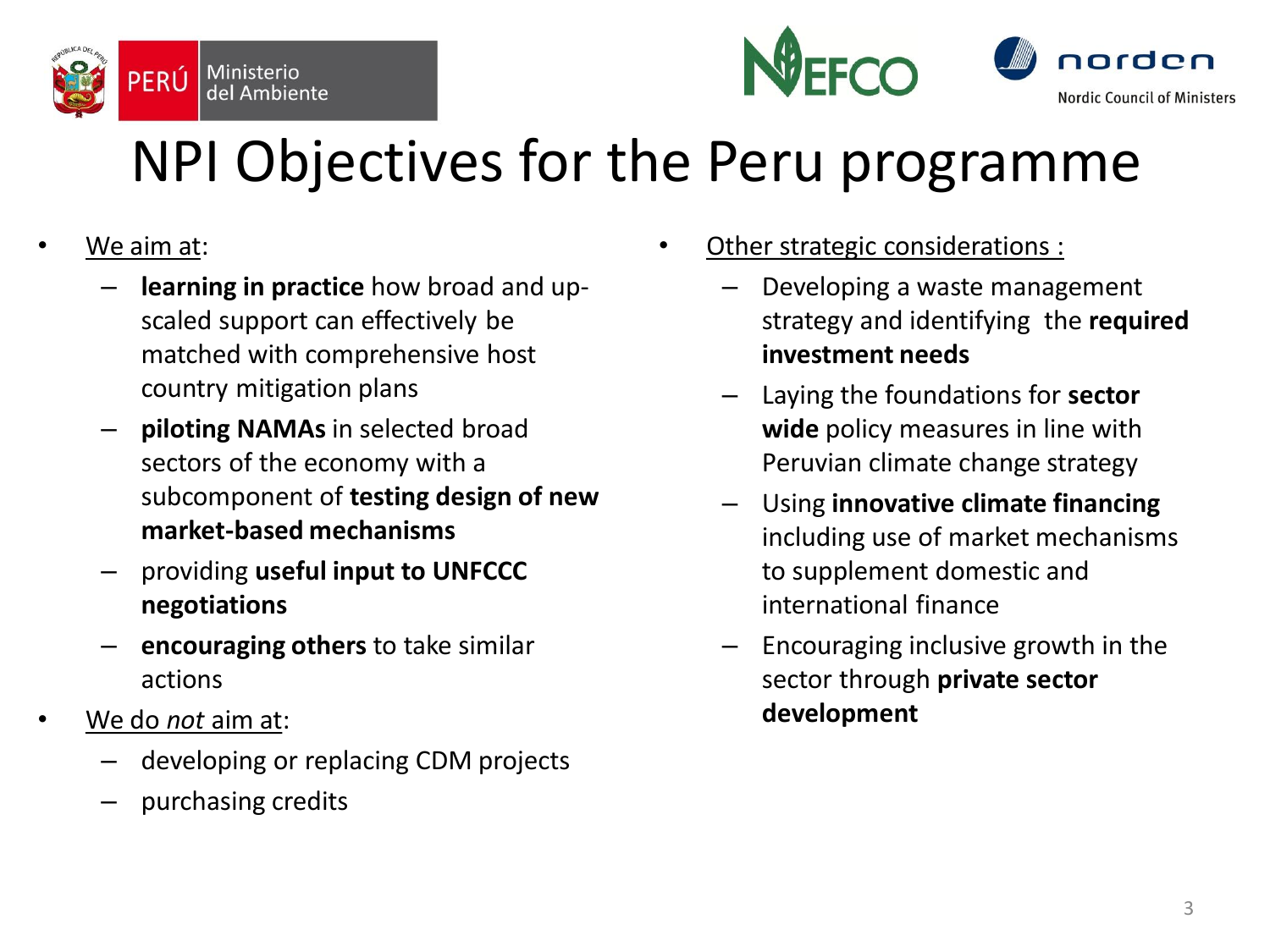



#### **Peru is a growing country …**

- $\triangleright$  Peru has being showing an strong economic growth during the last 10 years
- $\triangleright$  Likely to grow by 5.5% per year, even in a difficult international context
- $\triangleright$  Increase of natural resources related industries as major drivers of growth
- $\triangleright$  Government efforts to fight against poverty, in a context of fast social and institutional changes

#### *… still having to cope with serious environmental issues:*

- *Water quality and sanitation*
- *Deforestation and land degradation*
- *Solid waste management*
- *Climate Change: One of top ten countries vulnerable to climate variability and climate change driven disasters* <sup>4</sup>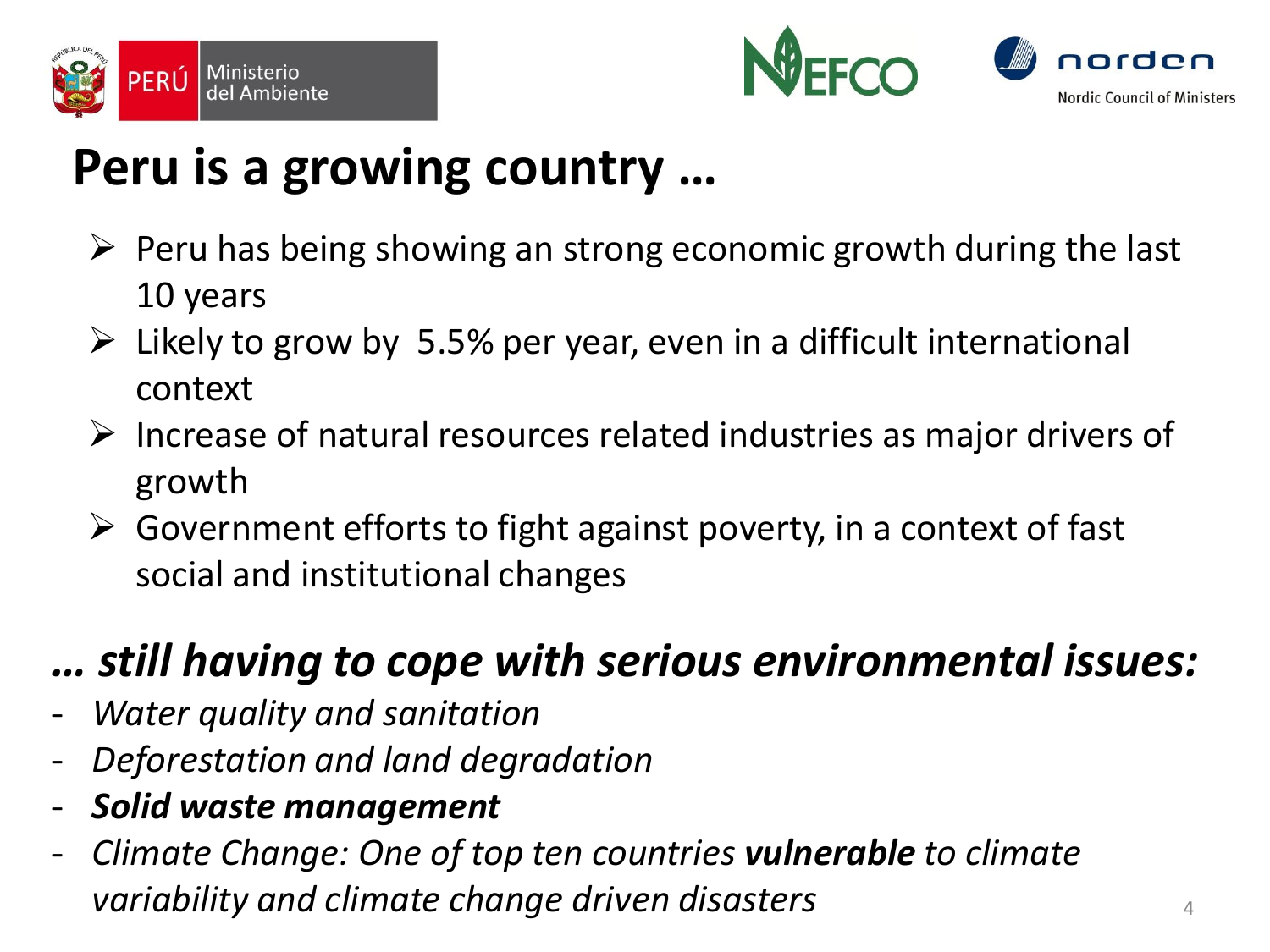





#### **Economic growth and carbon emissions in Peru**

- Marginal emitter **at global level (0.4%)**, but high carbon intensity of the economy due to the coupling between economic growth and GHG emissions.
- $\triangleright$  Energy and agriculture rapidly growing and becoming more important in the emissions structure, but **deforestation and land use change are still the major drivers**.
- Waste is around 6**% of the GHG inventory** but plenty of project opportunities

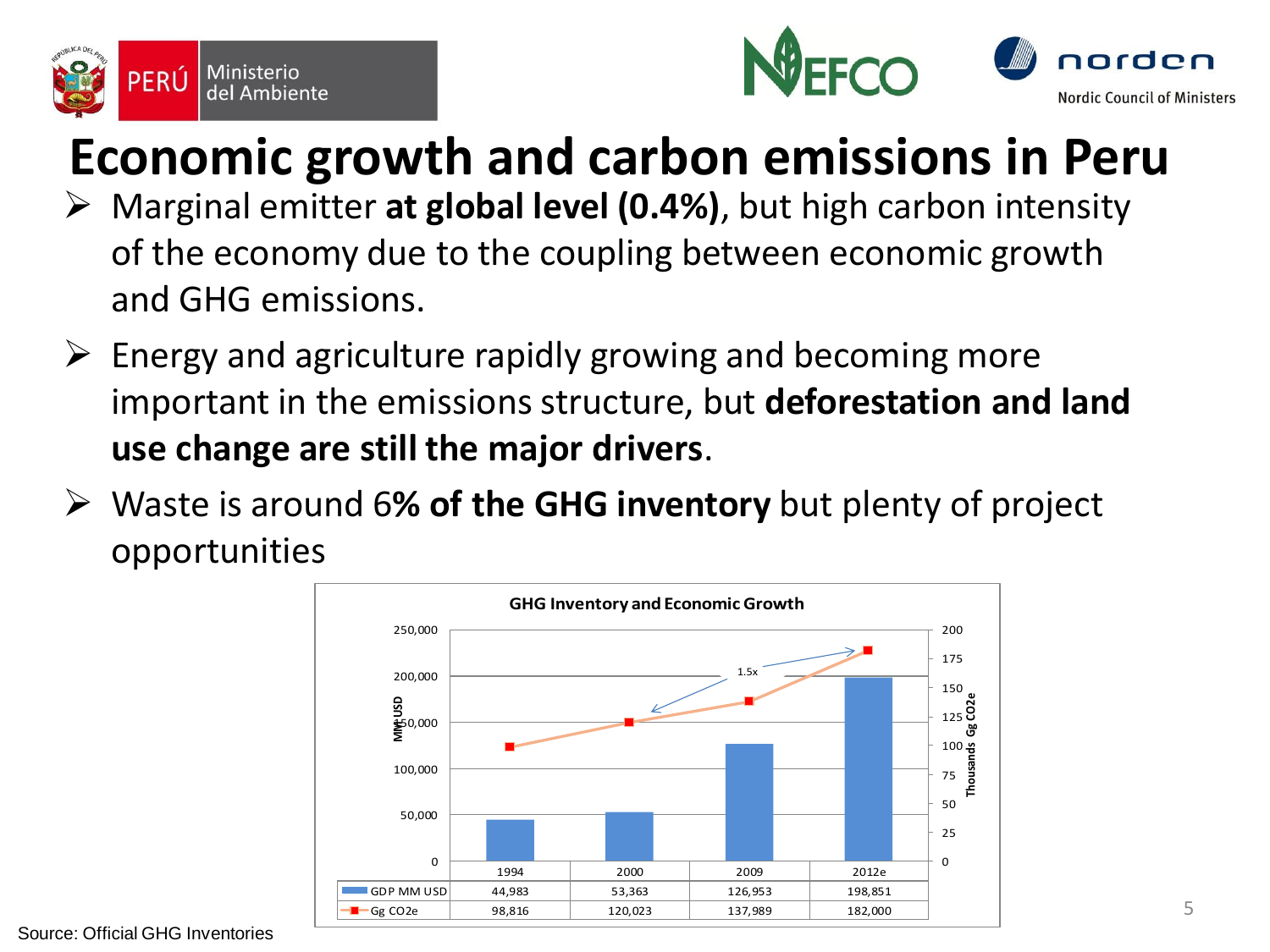



### **Policy Context for GHG Reduction: Voluntary Commitments for 2021**

Net emissions declining to zero in LULUCF sector

Baseline: annual deforestation 150,000 ha (1990-2000) – 53 MT CO2eq; Conservation of 54 million Ha of primary forests

> Shift of the national energy consumption matrix to 40% of non-conventional renewable energy and hydro-energy Mix of efficiency and renewable, including hydropower; biomass; wind; solar; about 28% reduction as compared to 2000; potential reduction 7 MT CO2eq

Capture and use of methane from proper disposal of municipal solid waste Country-wide program; priority in landfills for medium and large cities; potential reduction of 7 MT CO2eq.



Ministerio

del Ambiente

PERÚ

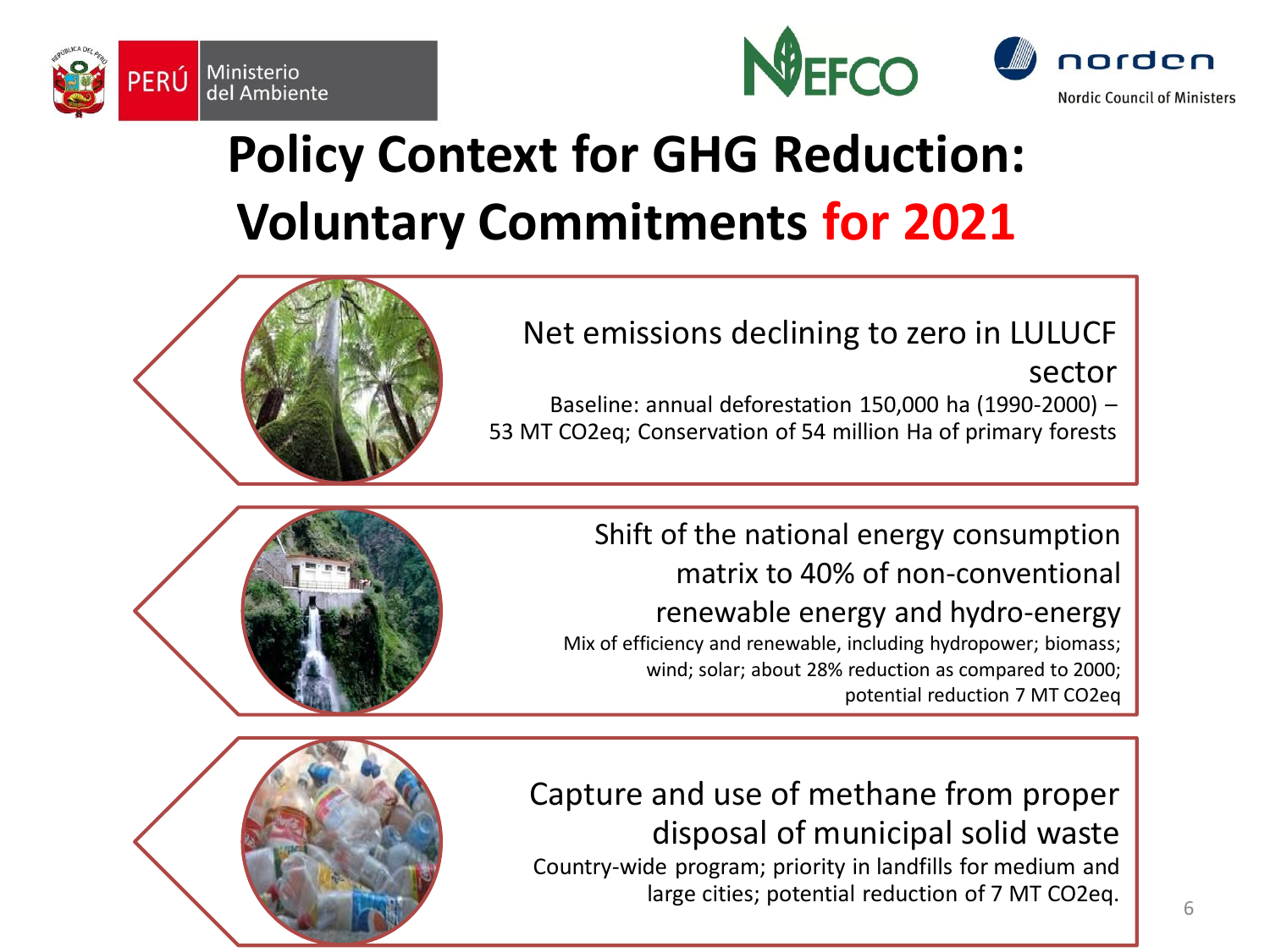





## **NAMA: National Mitigation Programs and Guidelines**

#### **Peru understands NAMAs as**

 $\triangleright$  programs that involve activities in the national, sectorial and sub national levels, addressed to **promote sustainable development through reduction of the trend of growth of GHG emissions.** 

#### **Guidelines:**

- To promote **reduction of the emissions growth trend** as a contribution to the global mitigation effort, and transformation towards a low carbon economy.
- To prioritize sector/ areas where the actions have **co-benefits**in terms of social inclusion, economic growth, poverty reduction, decentralization, enhance the quality of environment and adaptation.
- To promote **capacity building** in government, civil society, private sector and specially in Andean and indigenous population.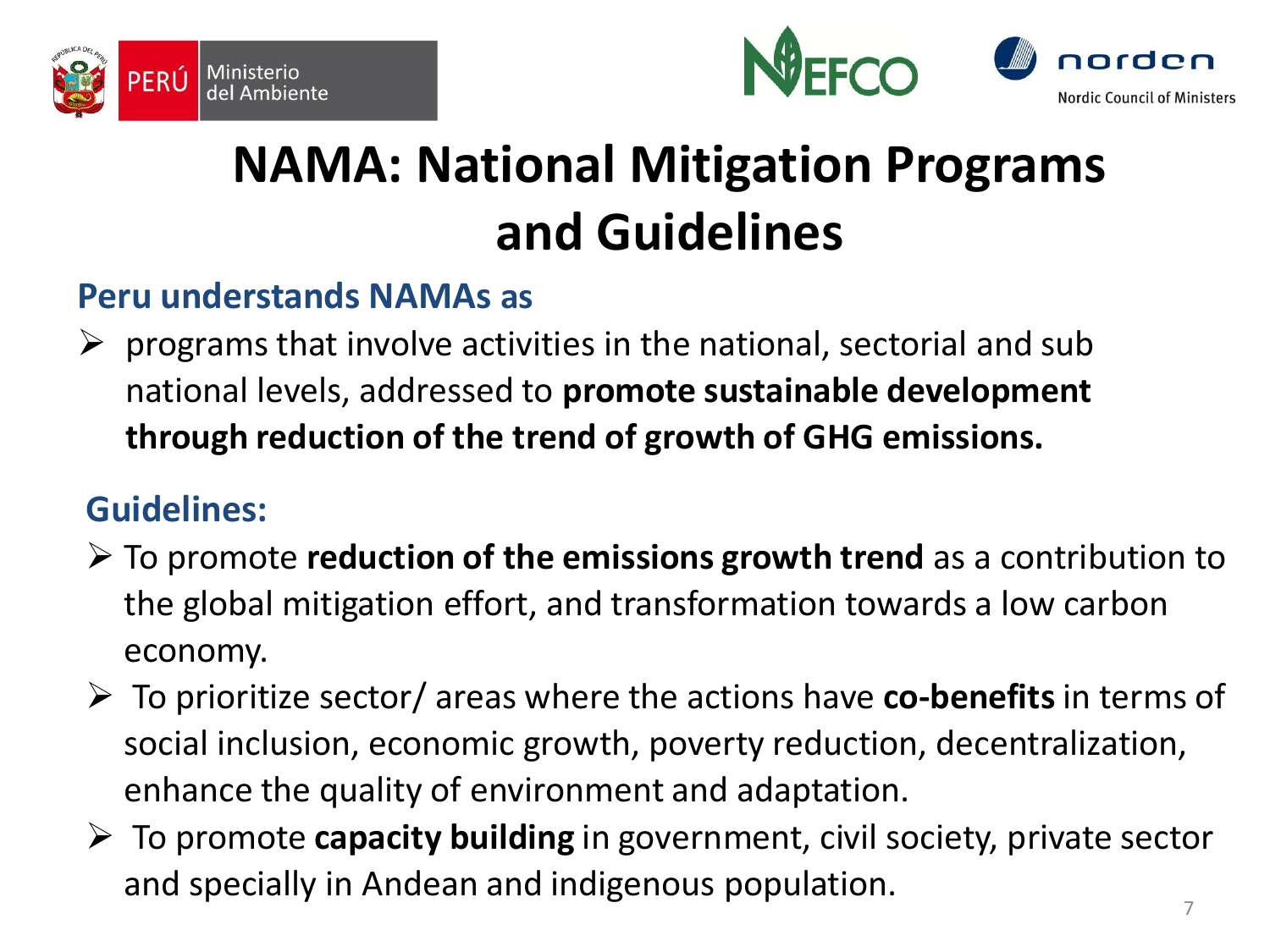



## **Challenges to strengthen NAMA process in Peru**

- $\triangleright$  Lack of data, and data processing
- $\triangleright$  Capacity Building at national and sub national level
- $\triangleright$  Lack of capacity (financial, operational, staffing),
- $\triangleright$  Institutional barriers: In-country institutional arrangements
- $\triangleright$  Financial barriers: establish national financial mechanism for implementation
- $\triangleright$  Integration between GHG information and monitoring systems: MRV reports, carbon footprints, future domestic emission trading system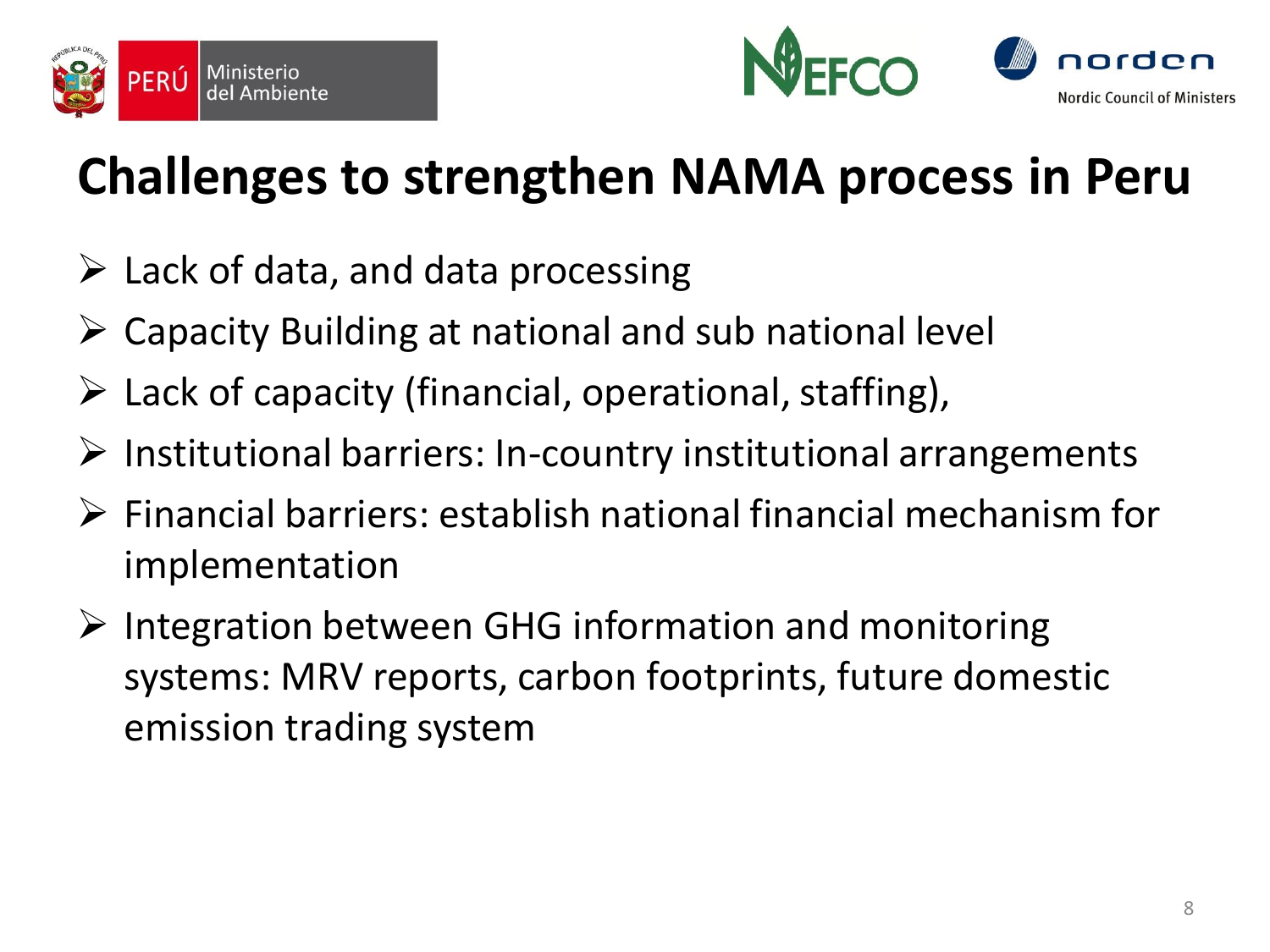



## **Opportunities of the NAMA process in Peru**

- $\triangleright$  Strengthen government institutions and capacities at national and sub- national level
- $\triangleright$  Opportunity to expand the public, private and social investment to ensure that economic growth will be more efficient and low carbon oriented
- $\triangleright$  Appropriate design of NAMAs according to national, regional and local circumstances, including poverty alleviation and adaptation approach
- $\triangleright$  Co-benefits: Important measures and projects already underway to reduce crucial countrywide impacts in environmental quality, water, soils, sanitation and health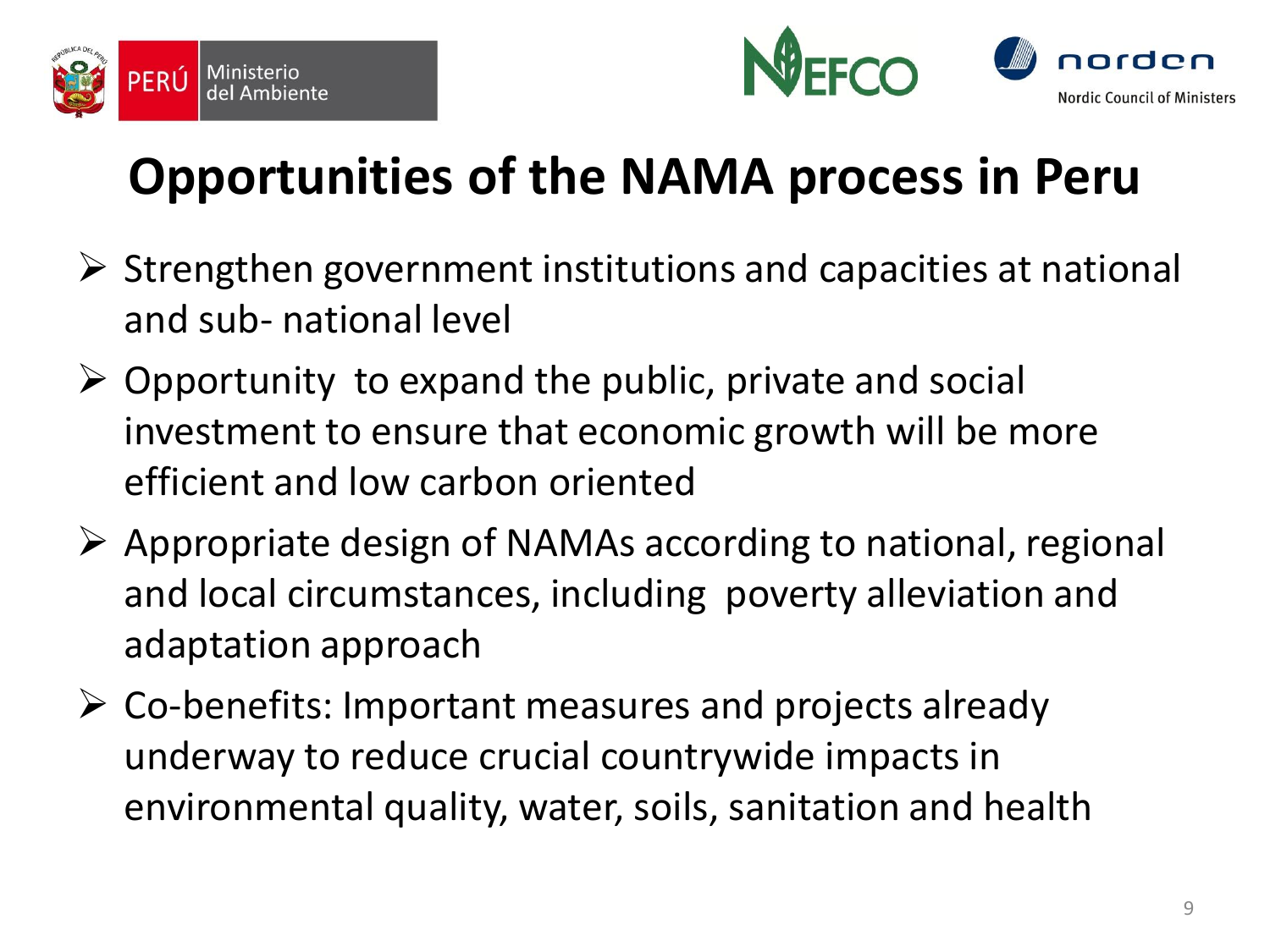





#### **Solid Waste Overview in Peru**

- $\triangleright$  Daily amount of estimated 17,000 tons, of which only 2/3 collected and treated at all, only 20% of total disposed of on the 8 sanitary landfills
- $\triangleright$  Emissions from solid waste management (landfills and open dumps) estimated at 7.3 million t.p.a., expected to grow to 11 million t p.a.



- account currently for 6% of national GHG and rising
- $\triangleright$  Environmental and public health issues include:
	- $\triangleright$  methane emissions
	- $\triangleright$  severe groundwater contamination
	- toxic chemicals and harmful substances released towards rivers
	- $\triangleright$  large non tax paying sector
	- $\triangleright$  open incineration results in further environmental degradation and the set of the set of the set of the set of the set of the set of the set of the set of the set of the set of the set of the set of the set of the set of the set of the set of the set of the set of the set

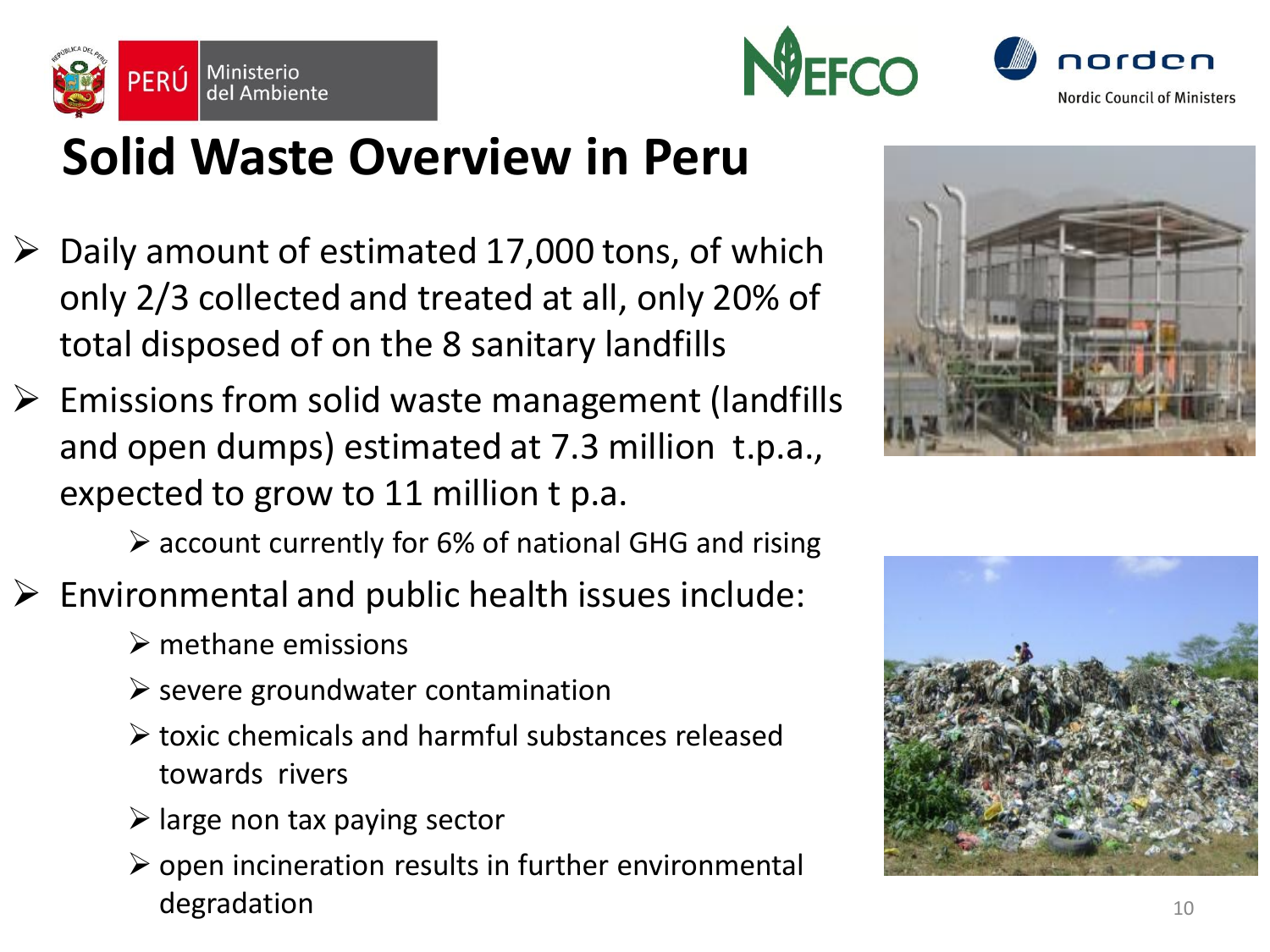

PERÚ Ministerio





### **Investment Program on Solid Waste JICA /IADB**

| <b>Programa de Inversión a</b><br><b>NIVEL DE FACTIBILIDAD</b><br>Código SNIP: PROG-16-2010-SNIP                                                                                                                                              | <b>Phase</b> | Loan<br>(MM US\$) |      | <b>Counterpart</b><br>(MM US\$) | <b>Total</b><br>(MM US\$) |
|-----------------------------------------------------------------------------------------------------------------------------------------------------------------------------------------------------------------------------------------------|--------------|-------------------|------|---------------------------------|---------------------------|
| PROGRAMA DE DESARROLLO DE SISTEMAS DE<br><b>GESTIÓN DE RESIDUOS SÓLIDOS</b><br><b>EN ZONAS PRIORITARIAS</b>                                                                                                                                   | First        | <b>JICA</b>       | 56.0 | 14                              | 70.0                      |
|                                                                                                                                                                                                                                               |              | <b>IADB</b>       | 15.0 | 3.75                            | 10.75                     |
| grama de Desarrollo de Sistemas de Gestión de Residuos Sólidos en Zonas Prioritarias  de<br>Puno, Piura, Ancash, Tumbes, Apurimac, Ica, Huánuco, Puerto Maldonado, San Martín,<br>Junín, Lambayeque, Loreto, Ayacucho, Amazonas, Lima y Pasco | Second       | <b>JICA</b>       | 30.0 | 7.5                             | 37.5                      |
|                                                                                                                                                                                                                                               | Total        | 101.0             |      | 25.25                           | 126.5                     |



**Progra**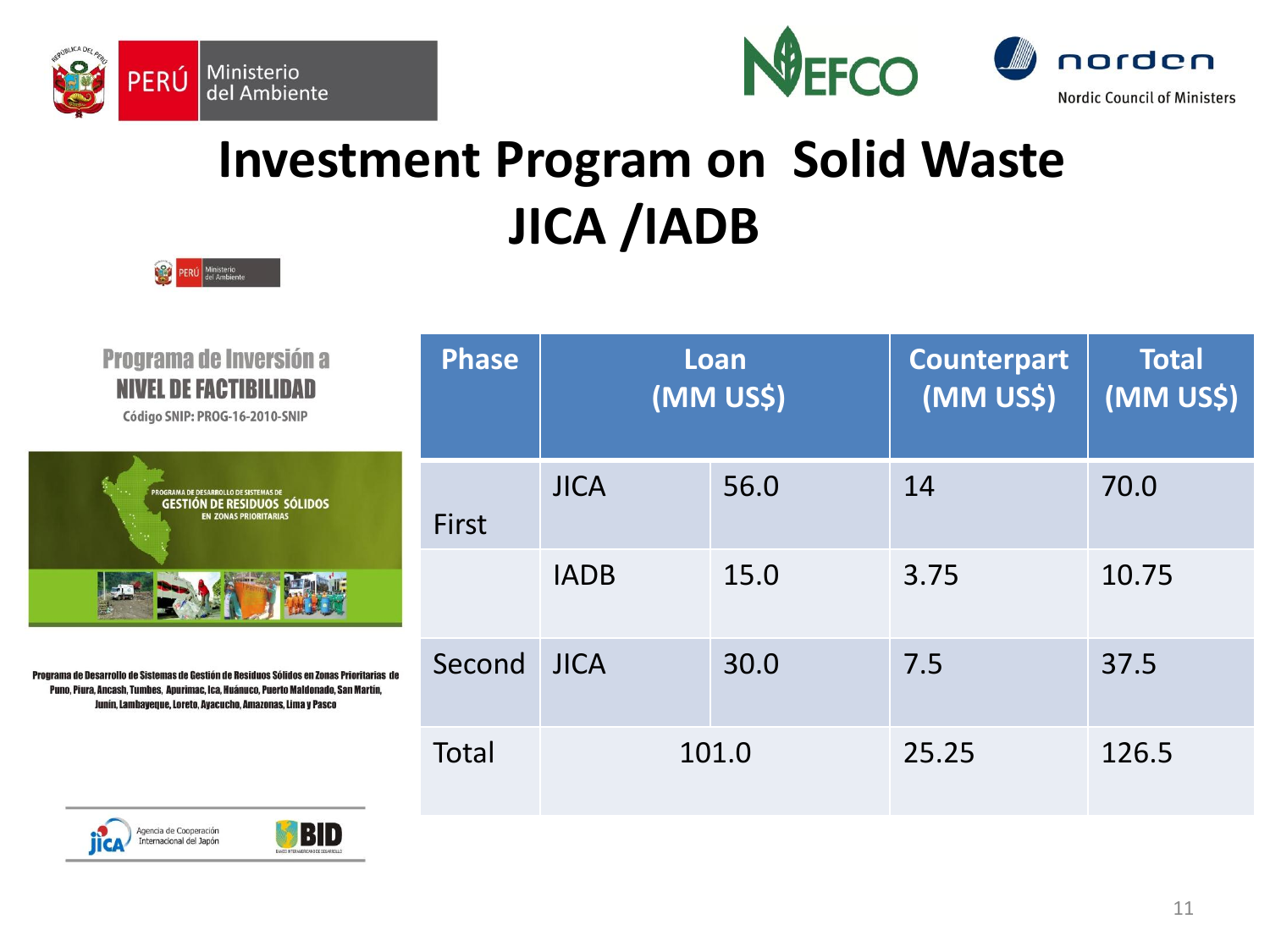





### **Solid Waste NAMA Peru**

- Programme for supporting up-scaled mitigation action in Peru's waste sector under the Nordic Partnership Initiative
- A joint initiative of Ministry of Environment (**MINAM**), Nordic Environment Finance Corporation (**NEFCO**) and Nordic Council of **Ministers**

#### **Programme Objective:**

"Improve Peru's readiness to benefit from international climate finance and/or the carbon market for supporting up-scaled mitigation action in the waste sector"

#### **Final product:**

"At least one detailed NAMA option"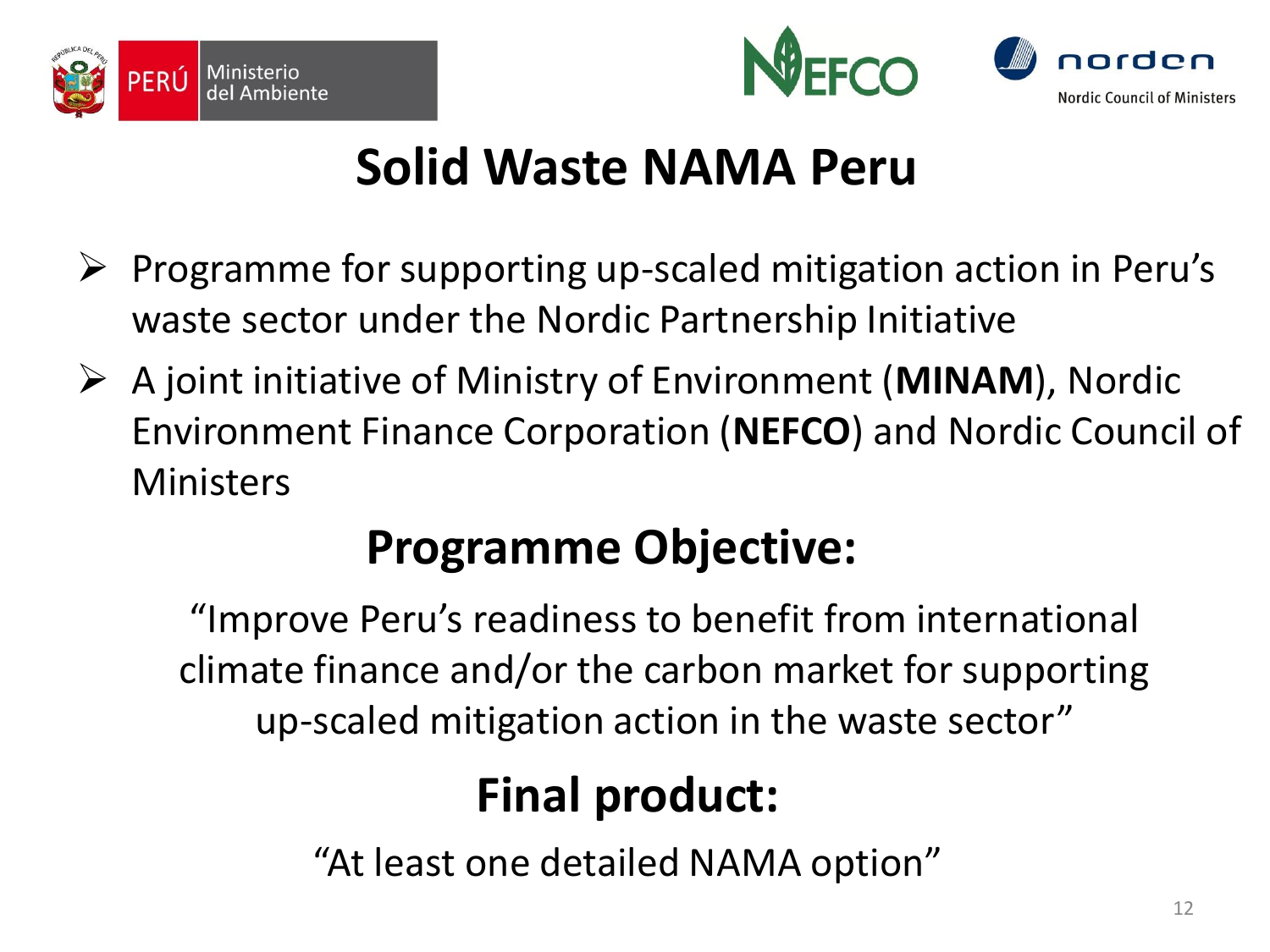



### **Solid Waste NAMA Peru: Activities 2013-14**

- $\triangleright$  Stakeholder process
- $\triangleright$  Data compilation, diagnosis of solid waste sector
- $\triangleright$  GHG Emission Inventory for the sector
- $\triangleright$  BAU emission scenario
- $\triangleright$  Improved waste monitoring system (SIGERSOL)
- $\triangleright$  Waste strategy
- $\triangleright$  Identification of mitigation options
- $\triangleright$  NAMA design
- $\triangleright$  Elaboration of MRV system
- $\triangleright$  Design of an International and national financing structure.

Carried out by an international consortium of :







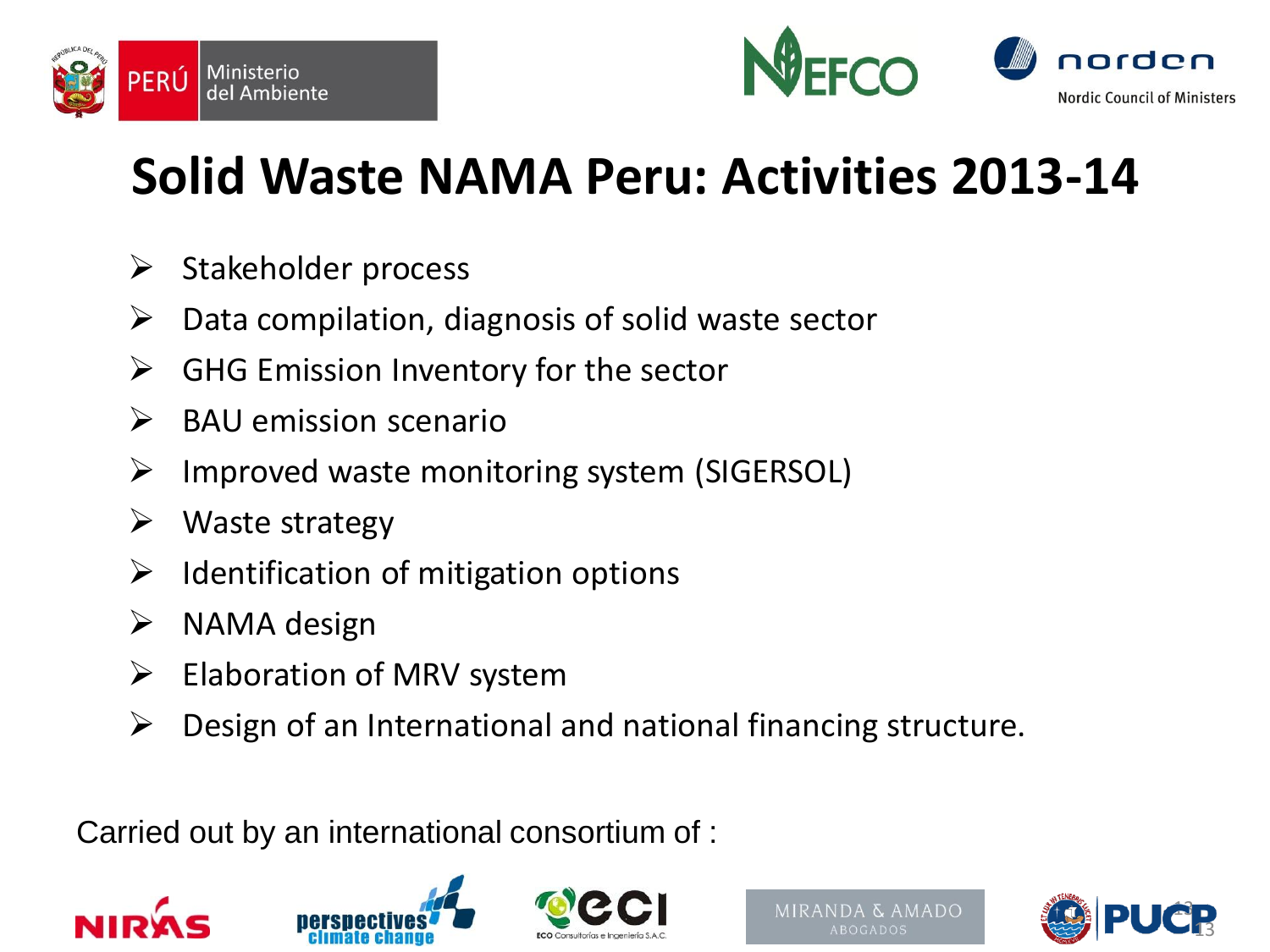





#### **Executed activities until now**

- Compilation of information on solid waste at national and local level: SIGERSOL, municipal infrastructure projects, evaluation of more than 200 characterization studies, sector studies, etc.
- $\triangleright$  Interviews with state institutions, industrial sectors and donor organizations
- $\triangleright$  Survey (questionnaires, telephone follow-up) in this complex universe of 1838 municipalities,
- Characterization of waste in 3 cities
- $\triangleright$  Visit of disposal sites
- $\triangleright$  Stakeholders workshops with public sector and in 8 regions
- $\triangleright$  A specific model for GHG emissions in progress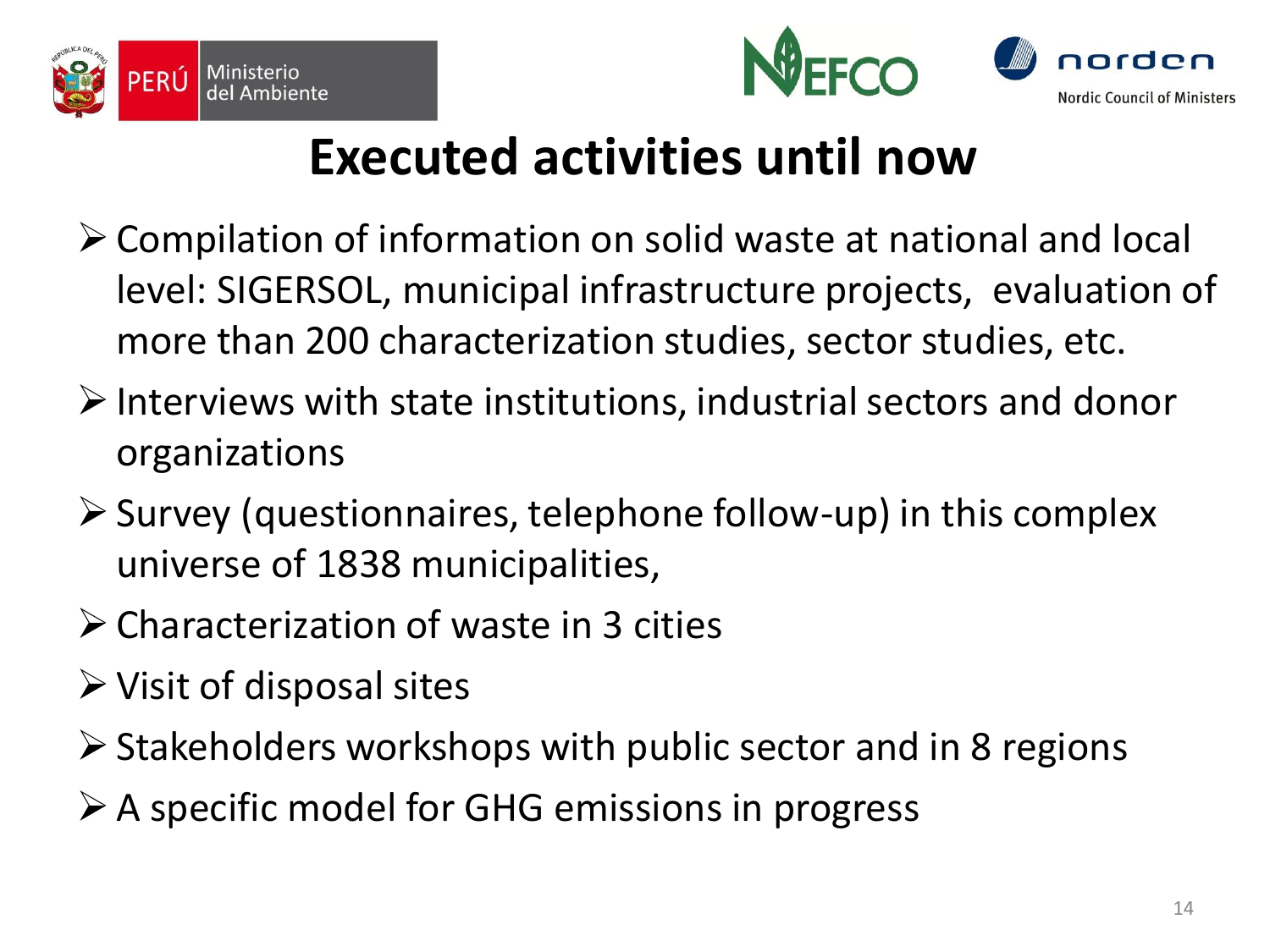





### **Challenges of the Solid Waste NAMA**

- $\triangleright$  Universe of 30 million Peruvians living on over 1.285 million Km<sup>2</sup> in 1838 municipalities
- **Urban population of 70 %,** confirming a highly **asymmetric distribution** of municipalities: highest population density in the capital Lima with almost 10 million people; lowest density in the jungle
- $\triangleright$  To create synergies with other projects in progress (e.g. the JICA-BID landfill programme for 31 cities); to **mainstream mitigation into national and internationally financed initiatives** in the sector
- Identify **technologies that are appropriate and realistic** in the Peruvian context and for different
- Define a **financial structure to integrate the private sector**
- $\triangleright$  Design a **mix of financing**: national and international, different financial instruments (credit lines, guarantees, funds, etc.) and fair user fees **Design of a balanced MRV**: solid guarantees, funds, etc.) and fair user fees



but not creating implementation **barrier** 15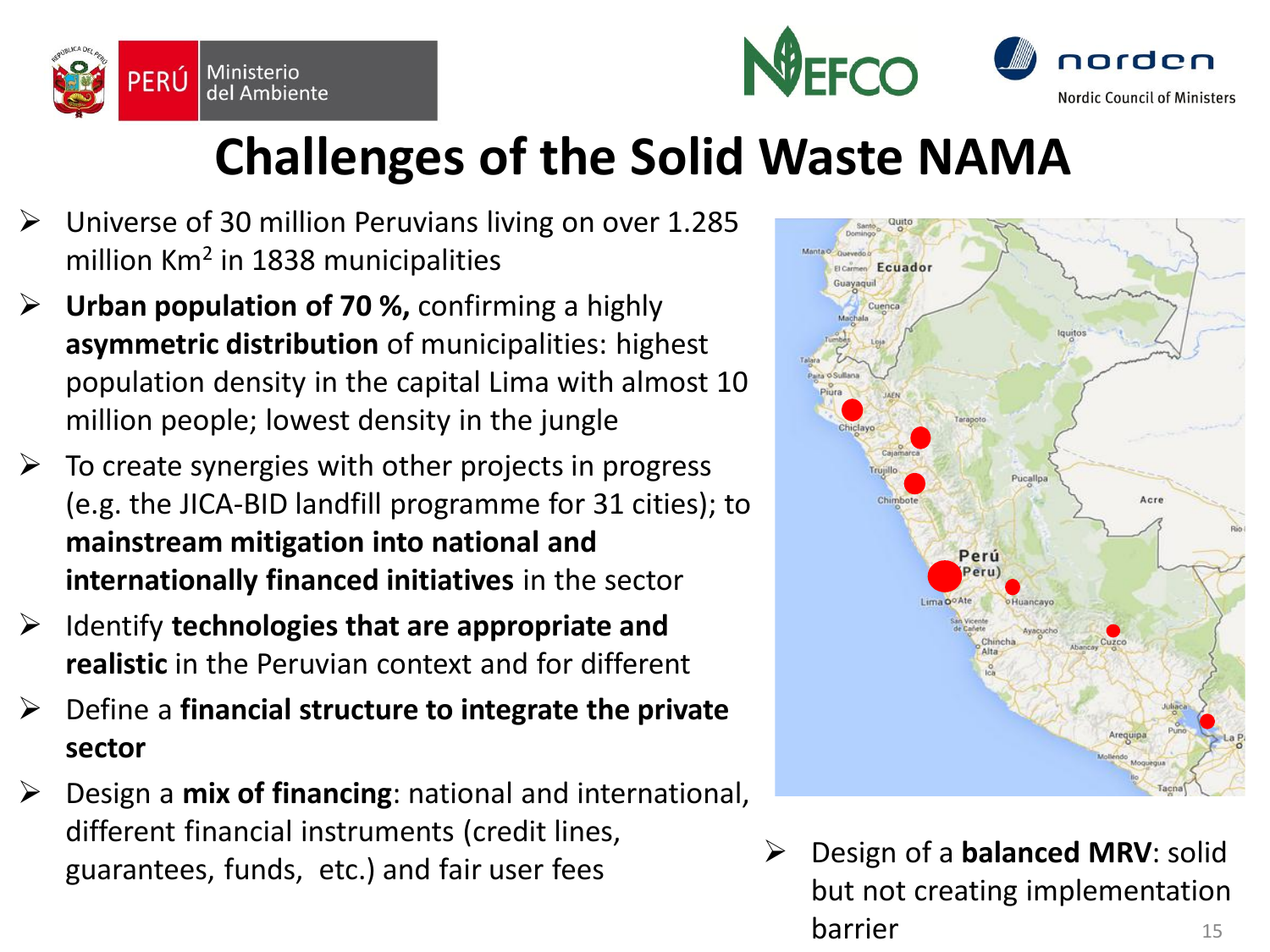



## **Early Lessons Learnt from Solid Waste NAMA**

- $\triangleright$  Concentration mainly on municipal waste streams, 7 cities. concentrates 2/3 of total population.
- $\triangleright$  Importance of stakeholder involvement.
- Complexity of the sector and its institutional settings, variety of realities on municipal level.
- $\triangleright$  Data quality as challenge, econometrics as strategy.
- $\triangleright$  The sector finds itself in a strategic moment:
	- Waste streams are rapidly growing, due to economic development and changing consumers patterns.
	- Several programs as well as private sector investment are underway to massively develop the country´s solid waste infrastructure, namely sanitary landfills.
- $\triangleright$  The Solid Waste NAMA aims to assure the inclusion of mitigation concepts in the fast developing sector.
- $\triangleright$  Logistics for waste management will be a key issue in the NAMA.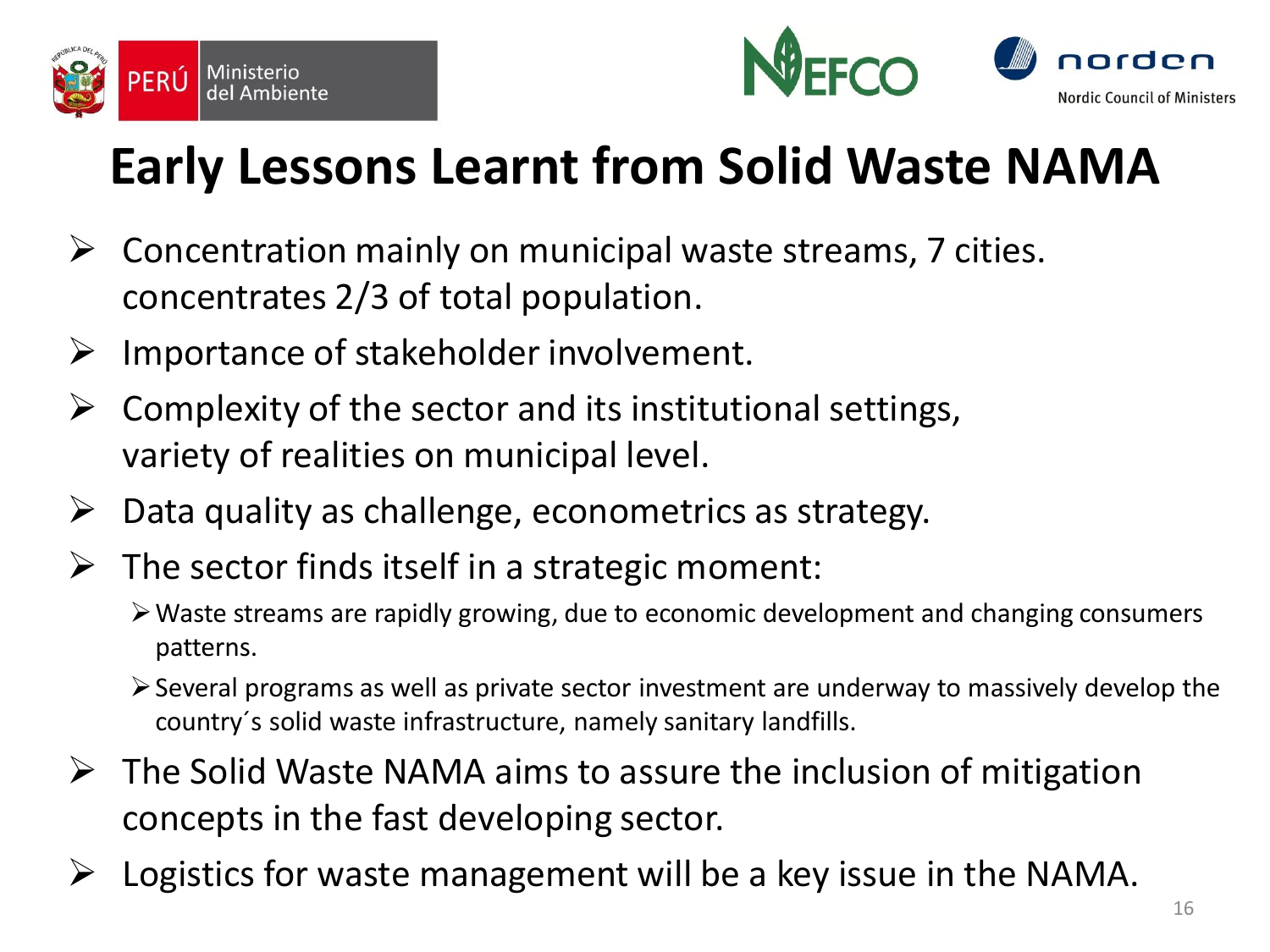





#### **Challenges in policy making side**

- $\triangleright$  The institutional challenges to support this era of very focused mitigation solutions are huge, we need a more accurate project management thinking and a strong partnership with private stakeholders.
- Our **previous experience in CDM** with 86 CDM projects with LoA, which 63 ones are registered and 13 receiving CERs is a lesson learned to be considered carefully in this stage of our development.
- We have to assure a context of **clear regulations, attractive economic structures for long term operations** and capable of supporting **environmentally sound technologies and world class practices** even our logistical difficulties and asymmetric distribution of population and markets.
- As policy makers the **NAMA concept is very appropriate** for this new scenario in our history and feel a strong sense of urgency to develop in our Organizations and later in our Congress all the regulations related to the NAMAs to come, time is ticking and 2015 is practically 24 months ahead.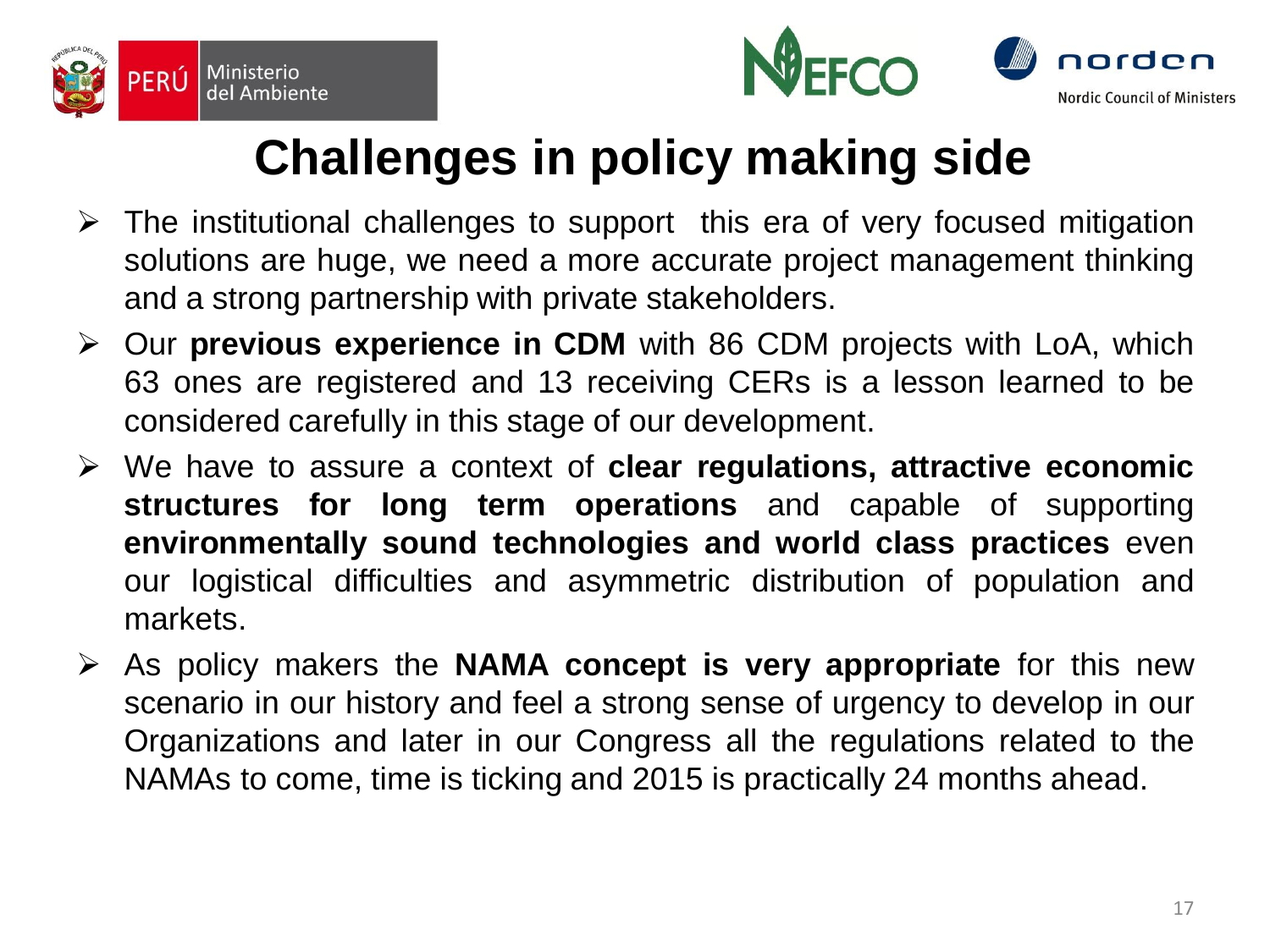



#### **NAMAs role in an ambitious 2015 agreement**

- **2015 will be a critical milestone** for all projects associated to carbon markets, expecting a new wave of projects and new technologies supported by the decisions that will be taken in Paris.
- This time, there is a **strong learning curve back mainly from CDM**, and we foresee many NAMAs practically ready for their implementation with clear engineering concepts, clear financial structures and strong MRV assuring the environmental integrity of the reductions.
- **The main concerns should be the political commitments** to assure the markets, not the NAMAs. After 10 years of Kyoto commitment, **humanity has learned** the possibilities of working with many complex international resources with one common clear goal; so this next stage of NAMAs should be realistic and very focused on the need of developing economies for the next decade